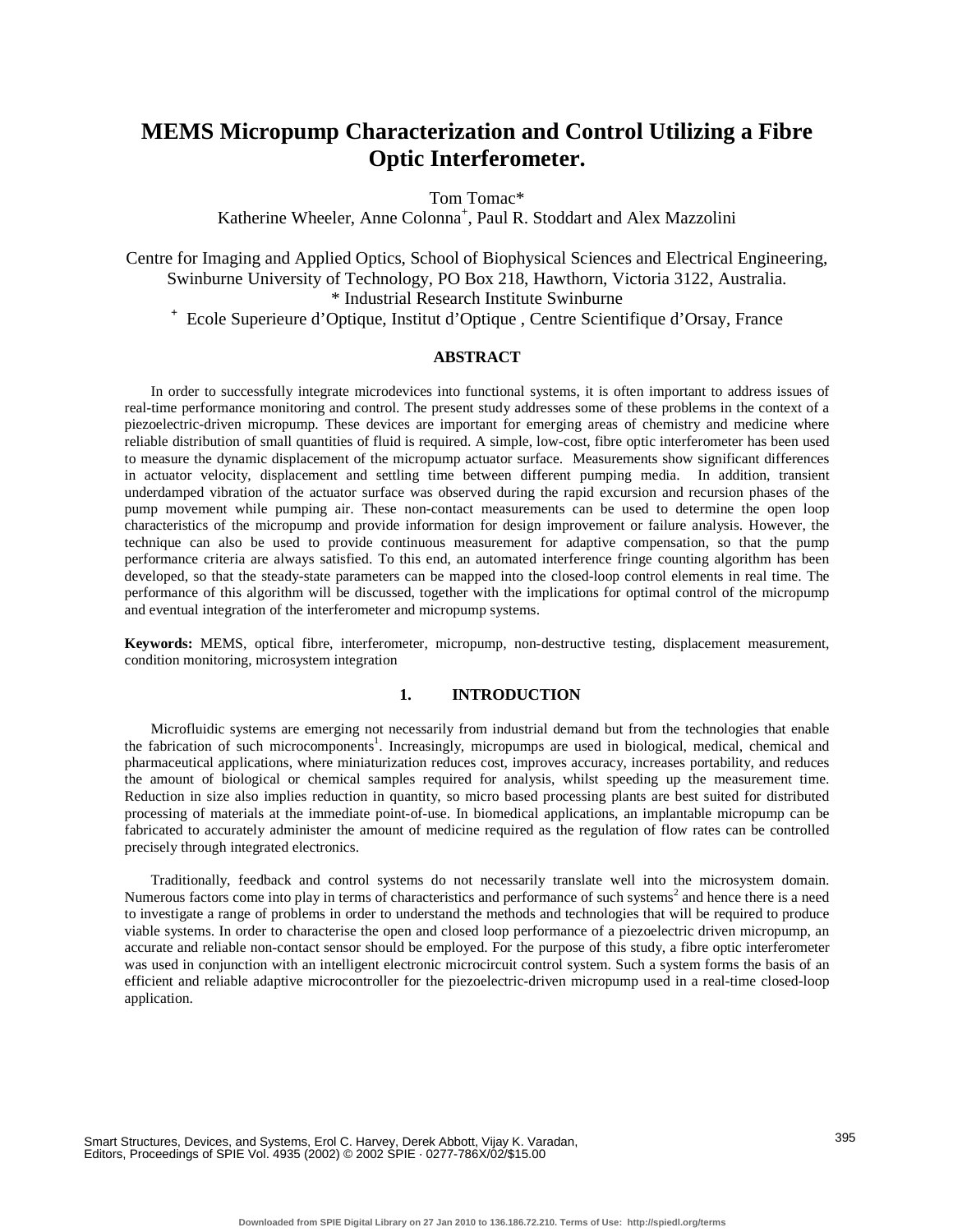Integration using the technologies, techniques and methods most suitable for the fabrication of microsystem components is also considered, with the objective of generating intellectual property for parameterisation of an adaptive and reliable piezoelectric driven micropump. This pump could be applied in a variety of microfluidic systems, particularly medical drug delivery, chemical and medical diagnostics, ink-jet printers, as well as any devices requiring transference of small quantities of liquids or gases. Numerous tests and procedures have been developed for the characterization of the dynamic performance of micropumps. The most effective measurements for the MEMS structures (which do not impede their performance) are achieved by the use of non-contact sensing techniques such as a fibre optic interferometer.

Typically, a microsystem will comprise of components categorised as microsensors or detectors (which detect any changes within the system environment), intelligent electronics (capable of making decisions based on the changes indicated by the sensors) and microactuators (capable of altering the system environment according to the directives from the intelligent electronics). In order to identify potential causes of failure in both electrical and mechanical elements of a microstructure, it is imperative that a suitable measuring system is used that does not perturb pump performance.

This paper describes the use of a non-contact fibre optic based interferometer for measuring the externally-driven dynamic displacement of a micropump micro electro mechanical system (MEMS). This approach ensures that the optimum displacement of the piezoelectric actuator membrane is maintained for any given gas or liquid being pumped through the micropump's valves and chambers.

# **2. METHODS AND PROCEDURES**

This research investigates the characterization of a micropump using a fibre optic interferometer as a sensor for the measurement of the piezoelectric membrane displacement. A study of the dynamic actuating properties such as actuating currents, frequencies and duty cycles has been undertaken in order to optimise the actuating performance of the micropump in a microfluidic system.

The detectors and actuators exist as separate units for the purpose of this study, but ultimately the preferred option is to integrate them into a single self-contained unit. This paper examines the integration processes from the aspect of miniaturization, performance optimisation, monitoring and controlling methods, which can be synthesized to form an efficient and reliable closed loop system. The integrated system can be interfaced to a computer by using single or multiple ports that allow transmission of information between the controller, detector and the computer. In addition, direct monitoring of the drivers associated with controlling the microactuators (which is based on the decision making intelligent electronics) is also possible via optically isolated ports.

It is envisaged that the outcome of this study will provide the basis for the design and development of a noncontact, high–bandwidth, in-system interferometer. This will be used as the sensor for the dynamic measurement of a MEMS micropump, interfaced with hybrid or polymer-infused electronic components capable of controlling actuating voltages, frequency and duty cycles in a closed loop environment. Closed loop actuators are ideal for applications requiring high linearity, long-term position stability, repeatability and accuracy and, when used in conjunction with a position measuring sensor and microelectronic circuits, form an intelligent and reliable microfluidic control system.

## **2.1 Micropump**

This project employs an IMM self-priming membrane micropump<sup>3</sup> with physical dimensions of  $13x12x3$  mm<sup>3</sup>, 250 µl/min flow rate, 400 volt piezoelectric actuator drive, and a 5 ms pulse of varying frequency (Figure 2-1).

The micropump operation is dependent on the displacement of a membrane actuator driven by a piezoelectric plate<sup>4</sup> which is energized by the positive-edge of a square wave pulse (400V peak). The upward deflection of the membrane actuator has the effect of decreasing the chamber pressure and increasing the volume, forcing the liquid or gas medium into the main chamber. During the downward deflection of the piezoelectric membrane actuator (caused by a negative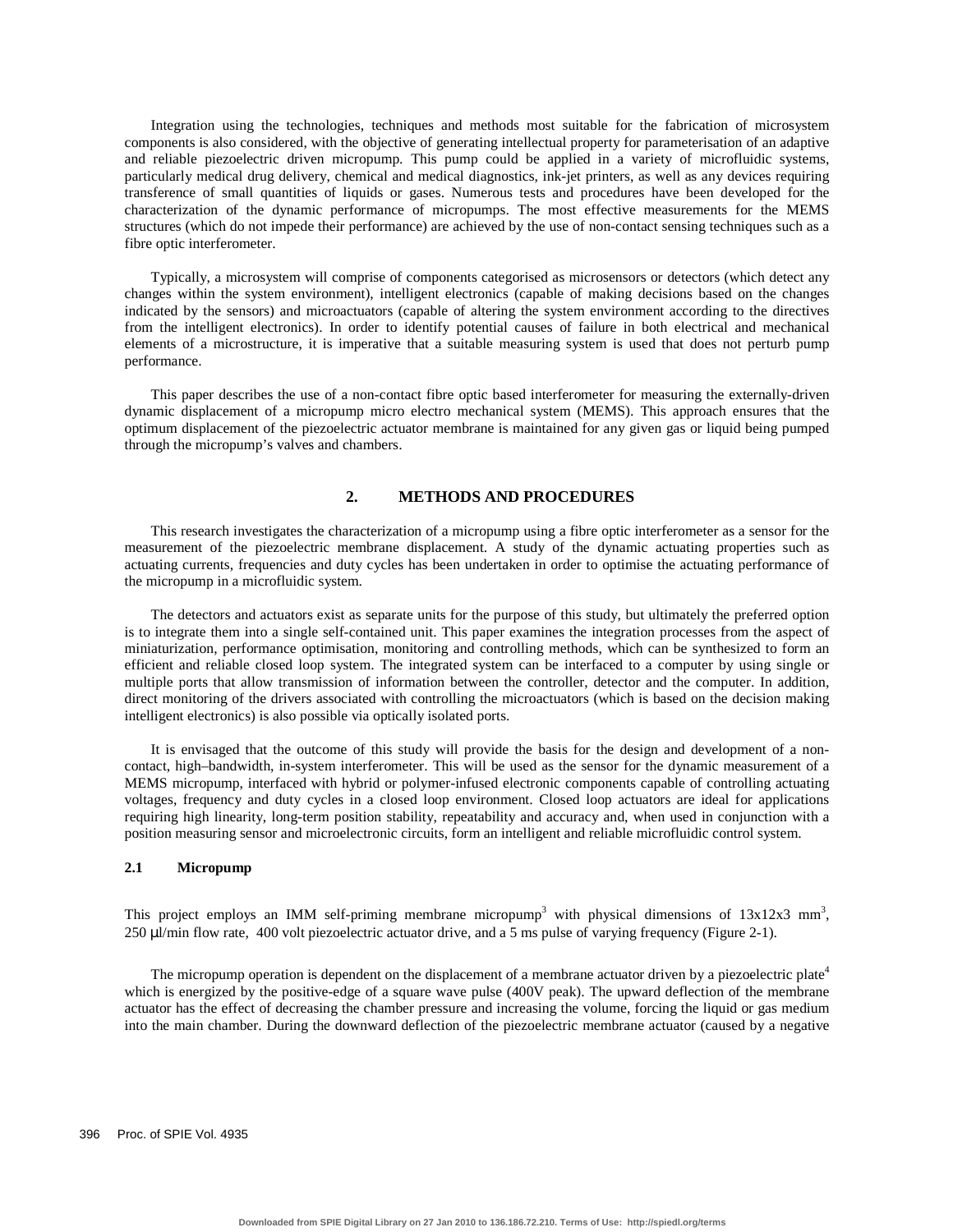edge of the pulse) the pressure increases and the volume decreases, forcing the liquid or gas in the main chamber out through the outlet valve. The piezoelectric membrane actuator driver must be capable of supplying a square wave of varying actuating voltage, duty cycles and frequency in order to characterize the effect on the displacement while pumping different media.

## **2.2 Fibre optic interferometer**

The displacement of the micropump membrane actuator is measured using a fibre optic interferometer (Figure 2-1) in a modified Mach-Zehnder configuration using a 630 nm single mode fibre (SM), two 50/50 fibre optic bidirectional couplers, and a 1.2 mW (632.8 nm) Helium Neon (HeNe) Melles Griot laser source.

The fibre optic interferometer is positioned such that the signal beam is focused at an optimum displacement point on the piezoelectric actuator (typically the centre). The light beam from the HeNe laser is passed through a 3dB fused fibre optic directional coupler (DC1, 2 x 2 splitter), splitting it into two beams of equal intensity. The signal arm beam is then expanded by a collimating lens and then focused at the surface of the piezoelectric actuator whilst in a nonactuating state. A proportion of the beam focused at the actuator surface is reflected back into the signal arm and then combined with the reference beam when passed through the second fibre optic directional coupler (DC2). The outputs from DC2 are 180º out of phase and are sensed by photodetectors, which convert the respective intensities into electrical signals. Any phase modulation of the signal and reference light beams will produce interference fringe patterns proportional to the displacement range of the actuator. An instrumentation amplifier is used to calculate the differential of the photodetector outputs as intensity modulations over a number of cycles for the generated sinusoid. A predetermined trigger point starts the fringe counting over the actuator displacement range and by interpolation of the generated sinusoid a precise measurement of the actuator displacement is then calculated. A fibre wound piezoelectric cylinder is used in the reference arm to lock the interferometer at the quadrature point to accurately control the low frequency phase shifts between the two arms (signal and reference) caused by temperature drifts.



Figure 2-1 Open loop fibre optic interferometer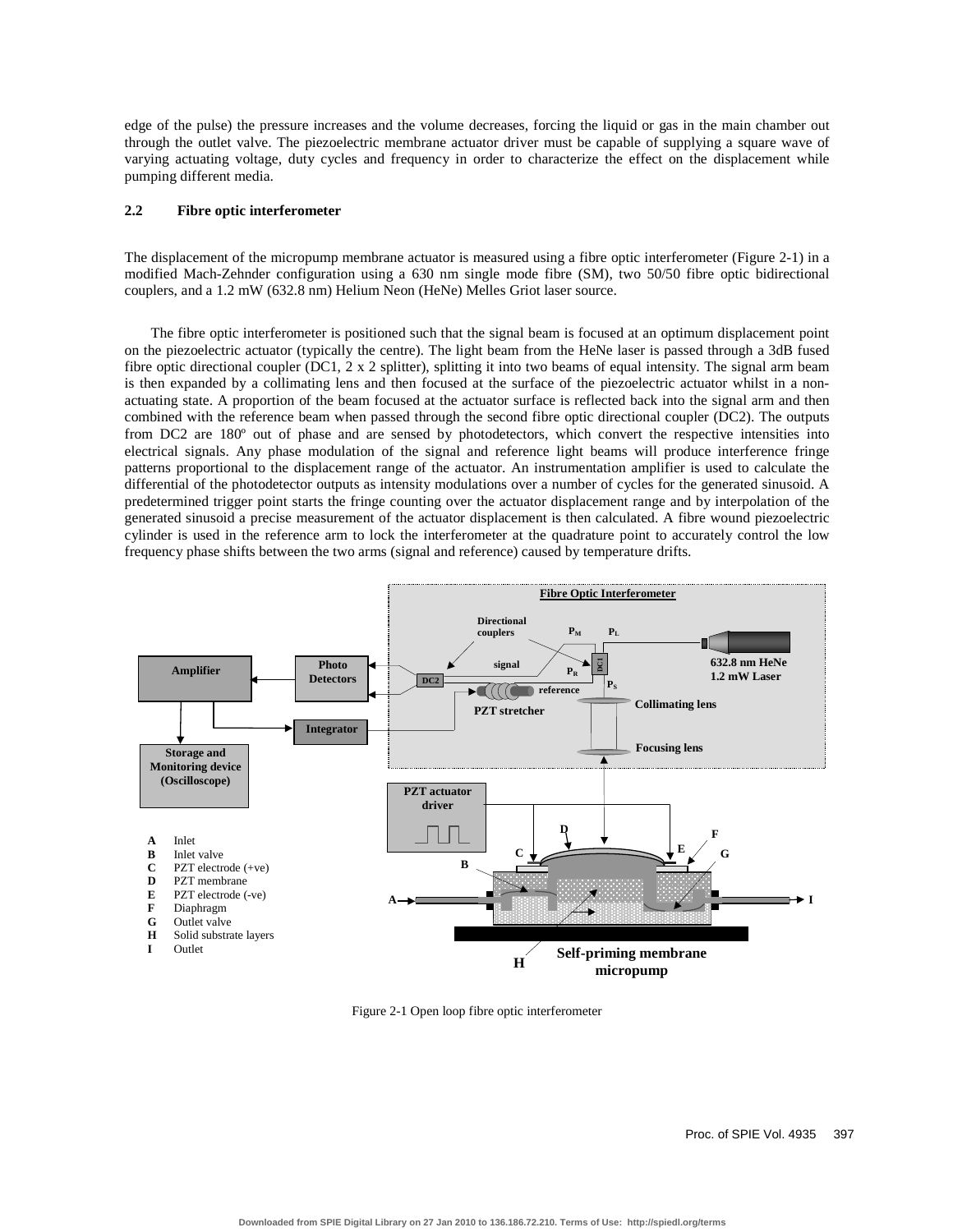#### **2.3 Intensity modulation fringe to actuator displacement conversion technique**

The sampled modulation fringes (Figure 2-2) are analysed using a discrete form of an adaptive filter. The local maxima and minima are identified and the frequency extrapolated then converted into voltage amplitudes by differentiating between the valid maximum points. The higher the frequency, the steeper the displacement slope that occurs during the rapid excursion and recursion phases of the piezoelectric actuator (see Figure 3-2). Electrical and mechanical noise is filtered out using linear interpolation. The signal-processing algorithm is applied using hardware high-speed techniques. The first stage of the process examines the zero-crossing points that may be shifted according to the trigger requirement. Low pass filters prior to buffer storage remove the drifts associated with the instability due to temperature and amplifier offsets during real-time operation of the system. The zero crossing on a rising edge of the signal is sampled and minimum and maximum points are extracted. This is done over the period determined by the PZT driver rising edge output, which is used as reference for the displacement differential. The differentiation of minimum and maximum fringe peaks identifies the frequency at each zero crossing and serves as reference for the displacement counting technique.



Figure 2-2 Fringe processing

### **2.4 Micropump closed loop considerations**

The micropump characterisation takes into account the structural, mechanical, chemical and electrical parameters that are susceptible to steady-state variations attributable to electrical noise, temperature, vibrations, inductance, capacitance and chemical reactions. In a closed loop control system the performance is measured by its steady-state error, gain and phase margins, which are essentially the criteria for optimality. The performance and reliability of a micropump is only as good as its feedback compensation, which maximises or minimises the performance index that is unknown until the completion of the optimising process. Figure 2-3 illustrates a simple adaptive control system for a micropump with several parameters that are continuously measured and then compensated so that the system performance criteria are always satisfied.



Figure 2-3 Micropump feedback control system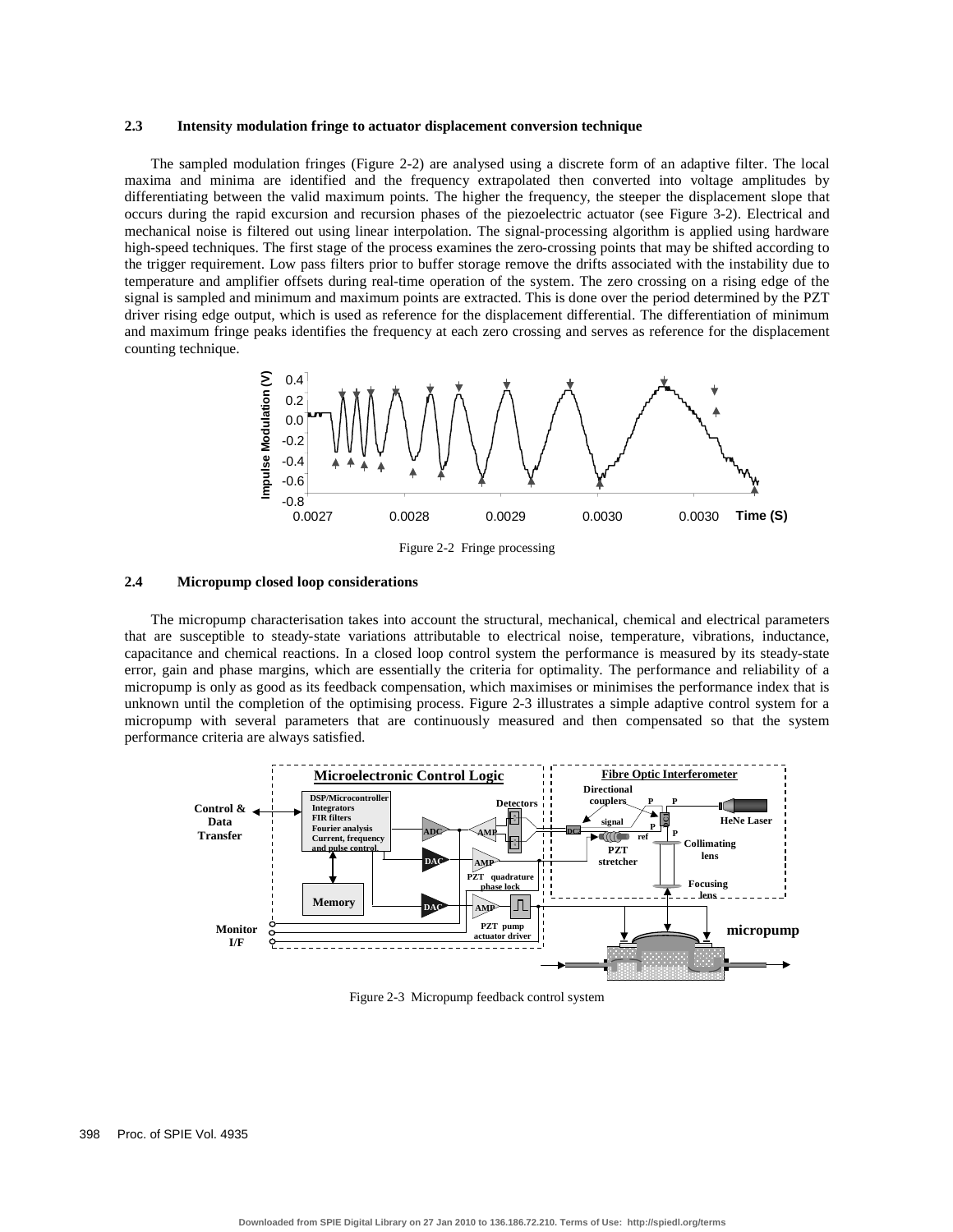When considering a closed loop system for a micropump it is imperative that the chosen design parameters closely match the ideal responses to minimise the performance index or the error between the actual and ideal response.

#### **2.4.1 Closed loop controlling elements and parameters**

The fibre optic interferometer requires feedback compensation for the low-drift induced phase changes in order to precisely lock the interferometer at the quadrature point<sup>5</sup>. The compensation factor can be expressed as a function of the error where the controlling element is a phase shifter (Figure 2-4).



Figure 2-4 Interferometer closed-loop feedback path

Equally, ambient interference at the input to the photodetector may be sufficiently high to induce a fringe pattern distortion, which needs to be minimized or eliminated altogether as it may produce additional patterns that would be processed as valid fringes and therefore producing erroneous results. The micropump piezoelectric actuator controlling elements are amplifiers, frequency generators, phase shifters, noise cancellers, pulse-width modulators and filters, each of which is capable of affecting the output of the actuator. The control logic is contained in microelectronic circuits capable of manipulating the parameters of the controlling elements described in the previous two sections. The intelligence for the control logic is implemented via a digital signal processor (DSP). Additional sensors (such as thermistors, accelerometers, piezoresistors, capacitive or flow rate sensors) may also be included in the closed-loop system, keeping in mind that they should not impede the overall system performance.

Figure 2-5 shows a basic block diagram of an adaptive control system that can be used to optimise the performance of a micropump. All of the parameters which are known to vary with time are continuously measured at the input *c(t)* and output  $d(t)$  of the "Piezoelectric Actuator". These parameters are processed in the "Parameter Optimisation" block in order to identify which parameters require adjustment in the "Control Elements" block to satisfy system specifications. Included in the "Parameter Optimisation" block are the fibre optic interferometer parameters which are not shown as a separate feedback path.



Figure 2-5 Adaptive micropump control system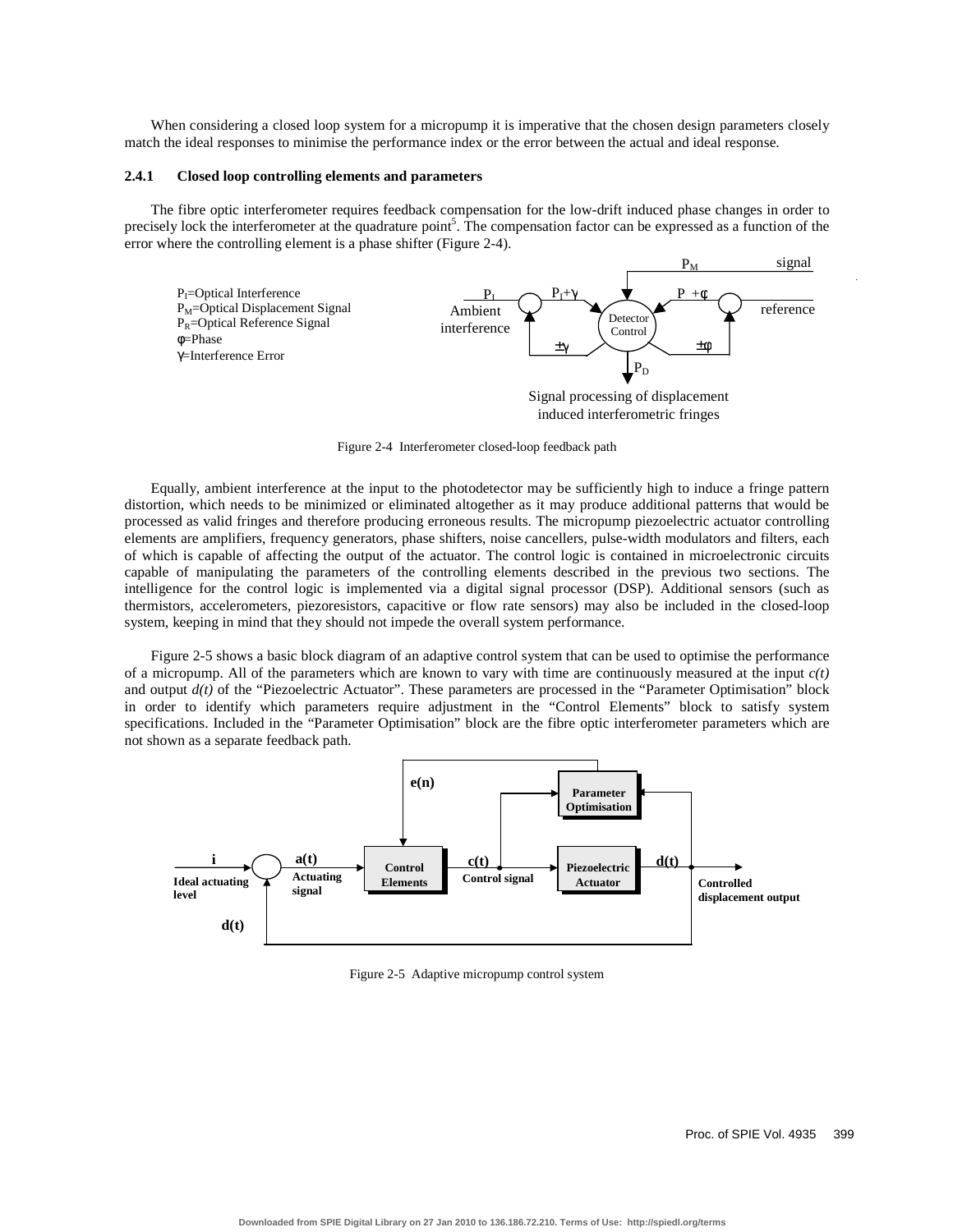Most of the signal processing is included in the "Parameter Optimisation" block, passing only the error signal *e(t)* to the "Control Elements" block where the appropriate coefficients are modified and sent to the "Piezoelectric Actuator" block.

## **2.4.2 Detection electronics**

The detection electronics consists of a suitable photodetector, instrumentation amplifier, and an analog to digital converter. Each photodetector uses a silicon photodiode which is sensitive to a wavelength of 632.8 nm. The photodiode acts as a light-controlled current source operating in its linear range, and uses an amplifier where the current is converted to voltage proportional to the level of illumination. UDT Sensors manufacture the photodiode used (which have a sensitivity of 0.37 A/W at 632.8 nm and linear output current of up to 100  $\mu$ A in photovoltaic mode). The photodiode has an active area of 0.77 mm<sup>2</sup>, capacitance of 4.5 pF at 5V reverse bias, shunt resistance of  $10^{11}$  ohm, and a rise-time of 1.0 ns.

The photodetector amplifier module (PAM) is made up of a number of amplifier stages, each biased for optimum performance based on the characteristics of the individual operational amplifiers used. In order to minimize the effect of input bias currents and allow for detection of low photocurrents, wideband JFET operational amplifiers were selected. Additionally, in order to maximize the 3dB bandwidth, the JFET-input operational amplifier should have a high unity gain-bandwidth product, and a low input capacitance. The bandwidth for the preamplifier  $f_{bw}$  is given by the following equation:

$$
f_{bw} = \sqrt{\frac{f_u}{2\pi R_f C_x}},
$$
\n(1)

(where  $f_u$  is the unity gain bandwidth product,  $C_x = C_j + C_{in}$ ,  $C_j$  and  $C_{in}$  are the junction and input capacitance respectively, and  $R_f$  is the feedback resistance).

#### **2.4.3 Process and control electronics**

The central processing and control module (CPCM) interfaces with a number of peripherals such as the photodetector module, memory expansion card and the piezoelectric actuator driver. Signal processing is achieved by using a fast hardware algorithm that is dynamically configurable during the real time operation of the system. Data transfer is achieved via serial communication ports and the configuration of the hardware is made possible through the In-System-Programmable (ISP) port during power-up using a serial programmable read only memory (PROM) device. The digital signal processing functions, such as finite impulse response filters (FIRs), Fourier analysis, convolution, differentiation, integration averaging, phase shifting, and signal smoothing are implemented in a complex programmable logic device (CPLD) during real time operation. Sampled data is stored after processing for each of the amplitude-triggered cycles and then compared with the previous sample to determine the error coefficient required to control the piezoelectric actuator elements in the next sample. This process is referred to as an adaptive control of the system since it continuously measures the input and output of the micropump parameters. The lead compensation function can then be modified by the output of the elements to satisfy the open-loop system specifications.

The experimental results for this research were obtained using both the PAM and CPCM modules, developed using standard printed circuit board (PCB) fabrication processes and fitted with application specific integrated circuits based on preliminary specifications and requirements for micropump characterisation. First, data is accumulated at a rate of 1 Mbps and stored in an array of 100 samples which allows for progressive averaging and filtering over that period. The samples are then differentiated for maximum and minimum turning points and relative phase angles. The resulting slopes are analysed for amplitude reference crossings with peak amplitudes extracted and digitised, generating a clock with a frequency proportional to the captured interferometric fringes. Sampling is continuous and displacement is calculated over a complete actuating cycle having an "ON" period of  $T = 5$  ms and "OFF" period dependent on the pumping frequency. Since the ratio of the duty cycle is variable, the elements of the lead compensator (closed loop feedback parameter) can be modified to satisfy system specifications based on the adaptive control requirements.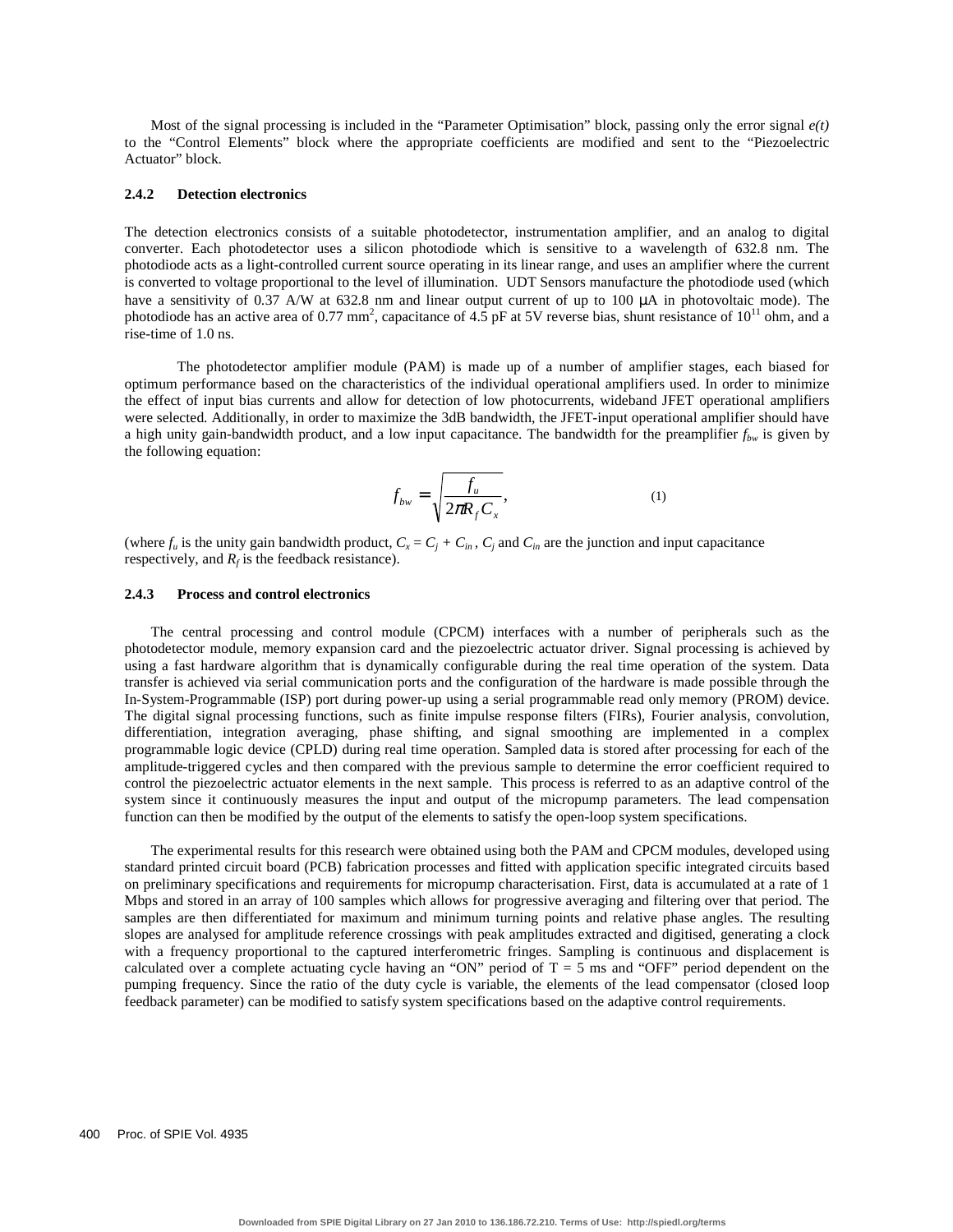In order to satisfy control loop requirements for a steady state response, the sum of integrals, or the area of the displacement is correlated with the preceding samples and the variations are used as error coefficients for adjustments within the lead compensation elements of the system. The area integral for the displacement can be expressed as:

$$
Area = \sum_{N} \int_{t_{n-1}}^{t_n} u dt
$$
 (2)

where N is the total number of samples, *u* is the displacement function and  $u = f(t)$  between the *t* axis and the ordinates at  $t_{n-1}$  and  $t_n$  (which are the subset samples).

Using digital interpolation, the area integral can be expressed as:

$$
f_n(t) = u_n(t_{n+1} - t_n) + \frac{(u_{n+1} - u_n)(t_{n+1} - t_n)}{2}.
$$
 (3)

#### **2.4.4 Proposed system integration**

A complete and fully integrated micropump feedback closed-loop system will be developed using the preliminary investigation (experimentation, methodology and analysis) outlined by this study. The interferometer section could be constructed using inorganic polymer glass, miniaturised using specialised techniques, not unlike those used for making semiconductors, and linked using fibre optic waveguides designed to meet the required specifications. The optics could be sealed and isolated in an epoxy resin with a high temperature coefficient to minimise low frequency drifts. There are a number of manufacturers of polymer-based optics willing to custom make the required fibre channels, splitters, mirrors and collimating/focusing lens that may be used to form an optical circuit to the specification required for this interferometer.

The structure of the microelectronic circuit is very complicated and difficult to manufacture because of its threedimensional composition. It is made up of many layers, each of which has its own unique pattern associated with a particular type of architectural requirement.

The sensing electronics (photodetectors) could be included as a separate layer, based on hybrid technology and microelectronic fabrication techniques such as lithography. These are linked to the controlling electronics through a number of optically isolated channels to minimise noise. The sensing, controlling and actuating elements are split across three different planes, each configured as a layer encapsulated within its own epoxy resin. The actuating electronics must be isolated from other layers as the PZT driver produces pulses of up to 400V dc. A suitable power cell is sealed and located away from the high voltage inverter transformer and is only enabled during pumping.

# **3. RESULTS AND DISCUSSIONS**

The following results show the relationship between the impulse modulation fringes and the piezoelectric actuator displacement as measured with the fibre optic interferometer. Figure 3-1 illustrates how the intensity modulation fringes amplitude and frequency components depend upon the actuator peak driving voltage and its rate of change. The steeper the slope (rate of change) of the actuator driving voltage, the higher the frequency of the intensity modulation fringes (and the lower their amplitude due to bandwidth limitations governed by Eq. 1).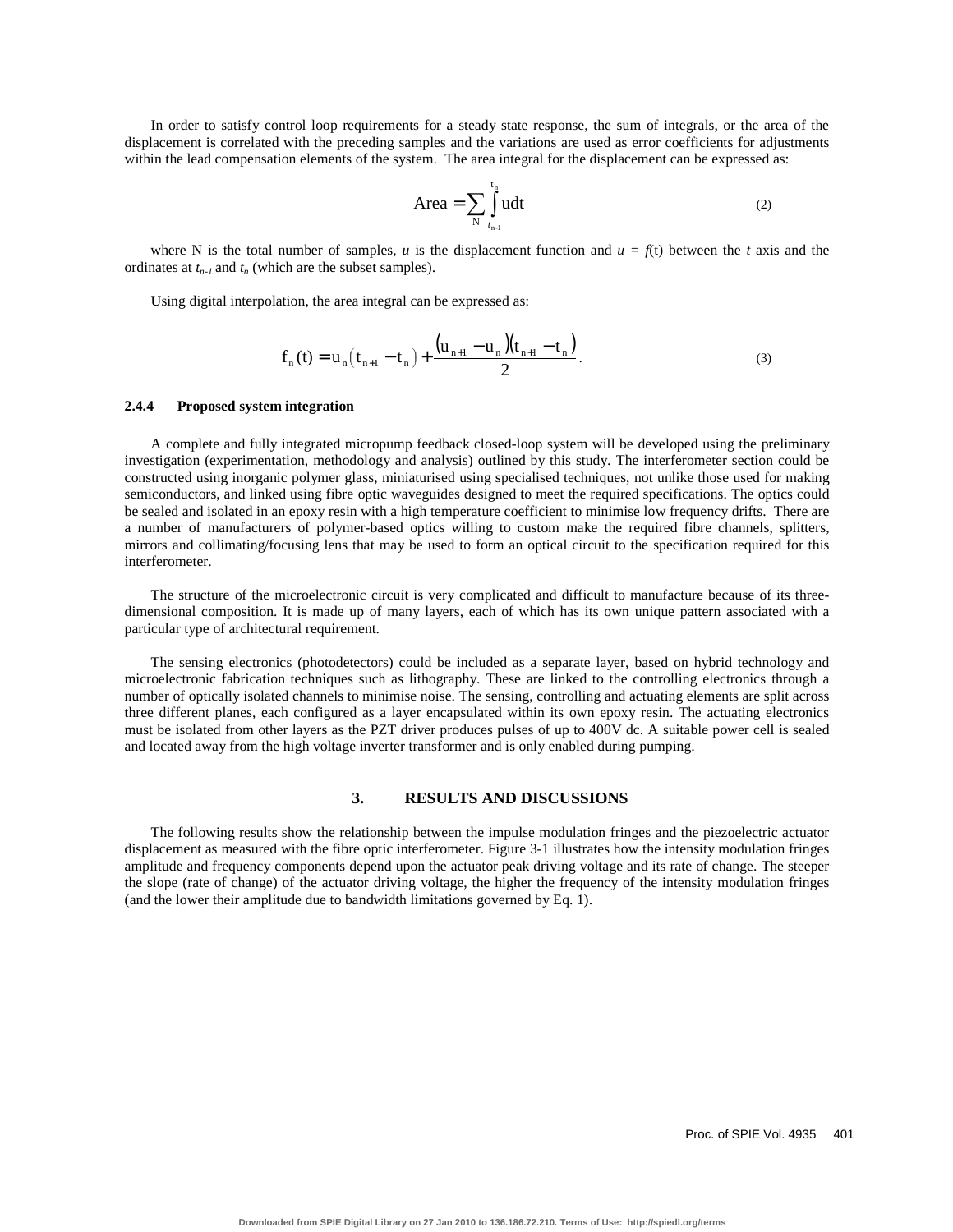

Figure 3-1 Piezoelectric actuator pulse and displacement elicited modulation fringes

Figure 3-2 represents a positive excitation fringe pattern for the displacement of the micropump diaphragm when pumping water. Note the dc or low frequency preceding the high frequency fringe sinusoids that is used as a signature for the beginning of the diaphragm displacement; it has a distinct and incomplete cycle transient function, indicating a sudden change in the diaphragm position.



Figure 3-2 Positive PZT actuation and the interferometric fringe response

By differentiating across the generated fringes and extrapolating the maximum and minimum points, we can plot the rate of increase *dV* with respect to *t*, where *dV/dt* is the differential coefficient of the actuator displacement amplitude *V* with respect to *t*. The turning points are determined using the  $dV/dt = 0 = \tan\theta$ , and the subsequent frequency interpolated from the distribution of minimum and maximum peaks. The displacement of the diaphragm is measured by the number of fringes that are proportional to the wavelength of the source. During the positive transition of the applied PZT potential, a sudden change in frequency is used as a trigger point for the initialisation of the displacement signal-processing algorithm (Figure 3-3). Data is averaged over a number of samples to filter out the high frequency noise. The averaging distribution factor is determined from the amplitude of noise carried by the fringe sinusoids. This is a calibrated adaptive function that can vary within a predetermined range of parameterised coefficients.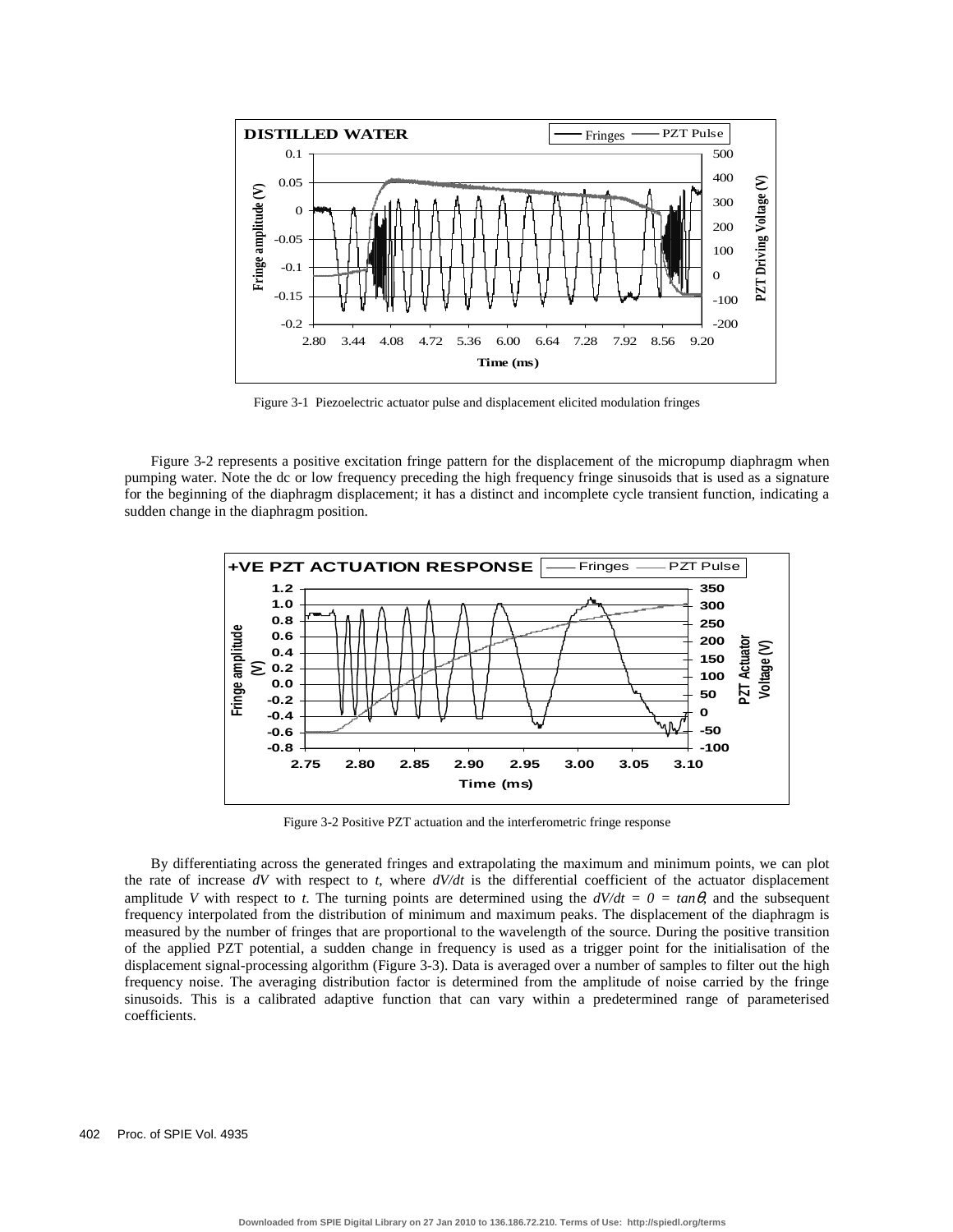

Figure 3-3 Digitised fringe modulations using the DSP algorithm

It has been found that the elements controlling the actuation slope parameters must be dynamically configurable in order to limit the bandwidth within acceptable boundaries for optimum amplifier performance. The boundary limitations are pre-programmed into the coefficient tables and are used adaptively for characterisation of the displacement under different pumping fluids of varying viscosity.

The shape in Figure 3-4 illustrates the effect of free vibration ringing, which may be attributed to the rapid excursions of the membrane due to decreased resistance whilst pumping air. The increased flow resistance for water as compared to air may be the reason for the obvious reduction in the amplitude of the actuator membrane displacement. In addition, a greater variation in actuator displacement is observed when pumping water rather than air (Figure 3-5). This displacement variability, which occurs with identical pump cycles and piezoelectric actuator driving voltage over the acquired sample periods, might be associated with flow rate instability caused by membrane valves<sup>5</sup>.



Figure 3-4 Ringing section of micropump displacement<sup>5</sup>

The pumping medium viscosity and density determines the volume of material that will flow through the pump chamber during each pump cycle. This is expected during the open loop operation since piezoelectric actuators exhibit hysteresis and creep behaviour (like any other open loop systems) and when loaded, their dynamic characteristics may be altered. One way of maintaining long-term position stability, repeatability and accuracy is to include feedback control for the piezoelectric actuator.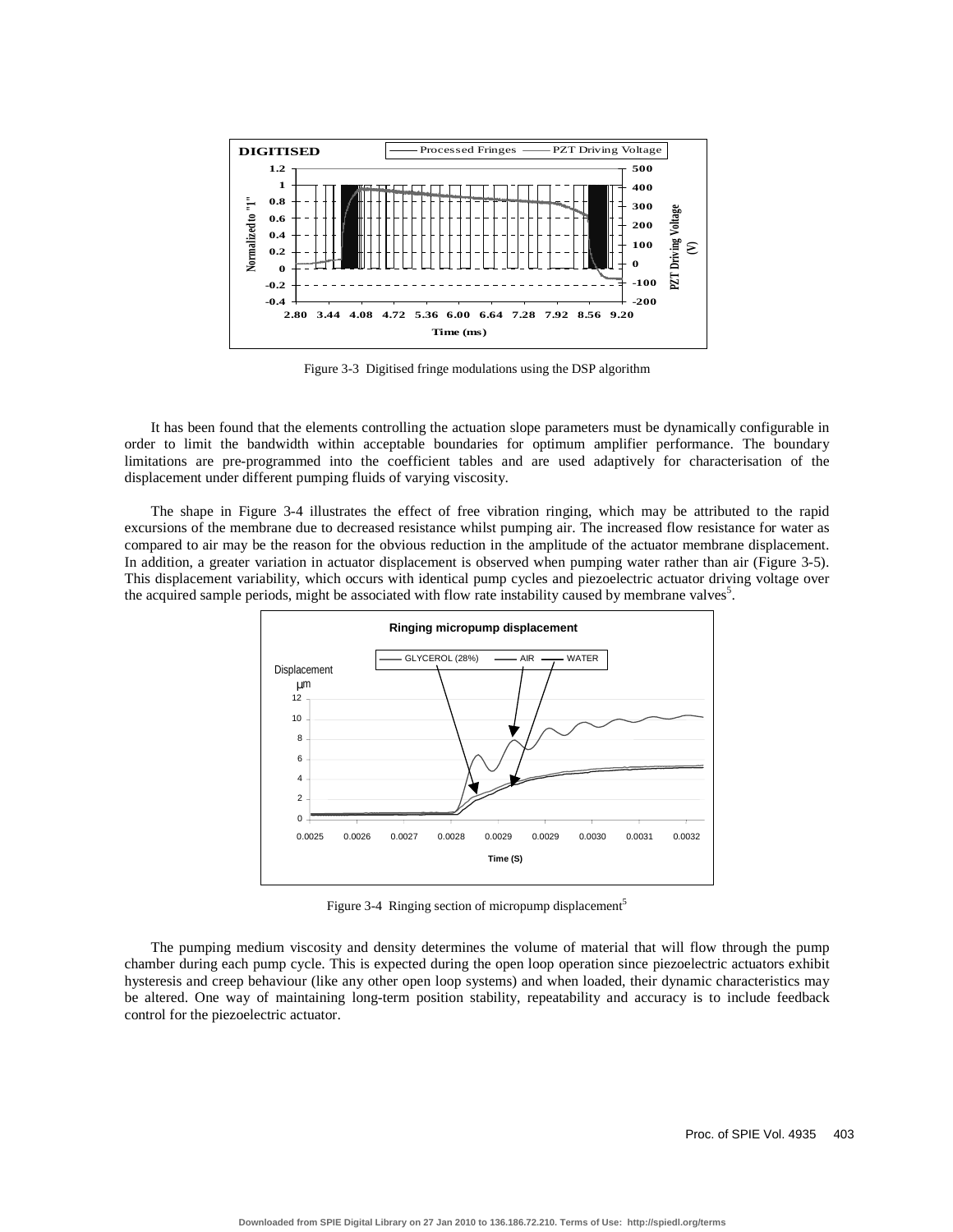Figure 3-5 shows three displacement samples for water taken 32 periods apart using the same experimental set-up. It can be seen that the waveforms do not necessarily follow exactly the same path, and the variations might be attributable to flow rate instabilities. Such instabilities may be associated with complex membrane valve behaviour in both the forward and reverse flow directions.



Figure 3-5 Three samples of water displacement using identical experimental procedures taken 32 cycles apart

Additionally, localized variations in membrane stiffness, thickness & mass, bonding of the metal diaphragm along with localized variations in the piezoelectric driver elements might also cause small changes in the open loop steady state coefficients. There are many elements that might contribute to the variations in the membrane displacement, which only demonstrates the need for a reliable and efficient closed loop adaptive system.

When pumping water with 60% glycerol added, the displacement is significantly reduced (Figure 3-6) due to the increase in the viscosity. It was shown that for the same experimental conditions the volume of fluid flowing through the micropump chamber during each pump cycle is dependent on the fluids density and viscosity. For an excitation frequency of 2 Hz and a duty cycle of 1% "ON" (5 ms) to 99% "OFF" (495 ms), the maximum actuator displacement was 27.2 µm when pumping water, 21.9 µm when pumping water with 28% glycerol added to it, and 15.2 µm when pumped with water with 60% glycerol added to it.



Figure 3-6 Displacement when pumping water with 60% glycerol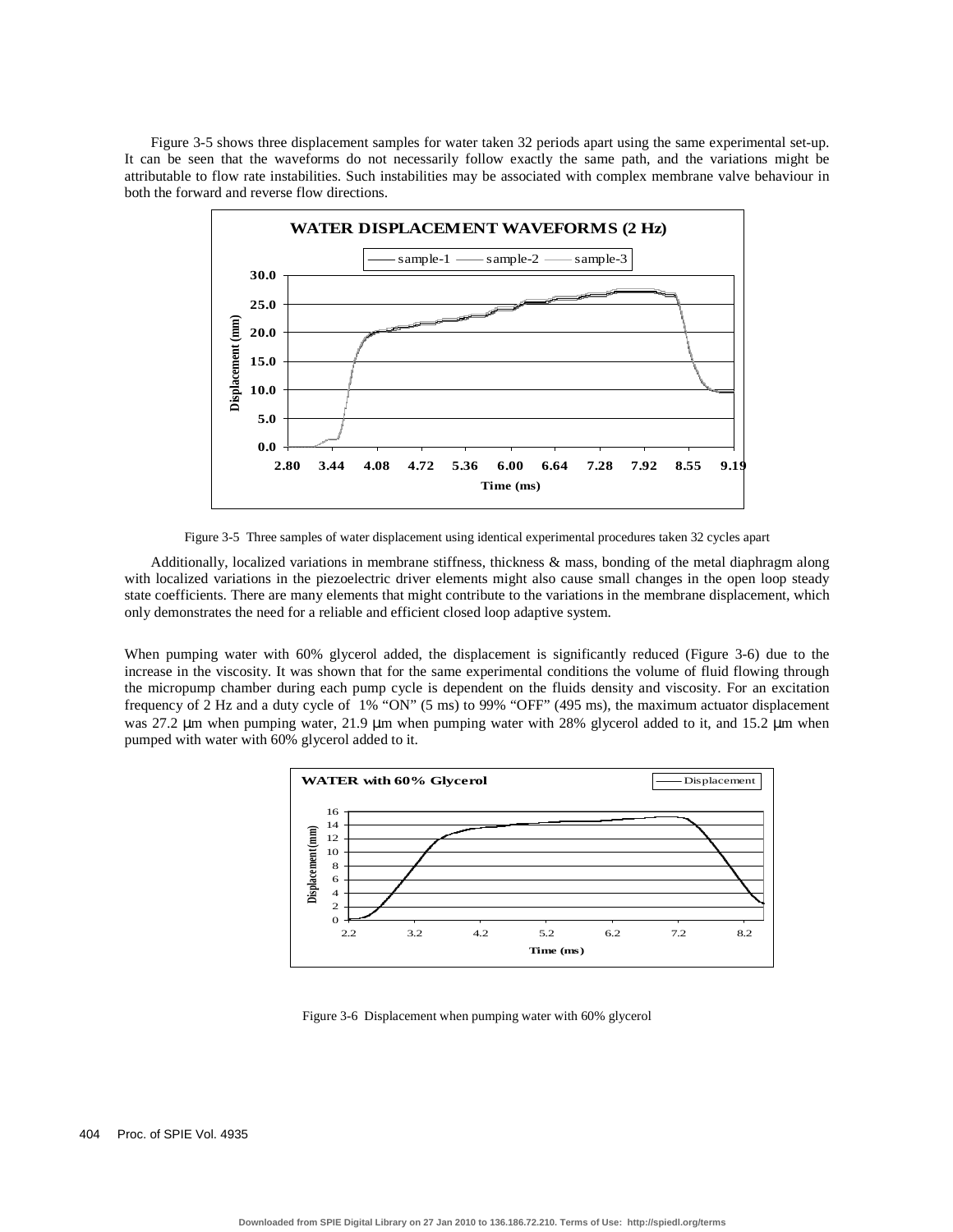It was also shown that the pulse repetition frequency driving the piezoelectric actuator has the effect of linearly varying the amplitude of the membrane displacement. A number of pumping frequencies were plotted against the membrane displacement, which showed a decrease in amplitude with increase in frequency (Figure 3-7).



Figure 3-7 Three displacement waveforms for water at different pumping frequencies

Figure 3-8 shows the area of displacement for the period of each sample where the displacement decreases as the frequency of actuation increases (Eq. 2  $\&$  Eq. 3). This is useful since the variations in frequency can control the feedback loop elements that compensate for the variations in the steady state of the open loop system.



Figure 3-8 Displacement area for the samples taken at three frequencies